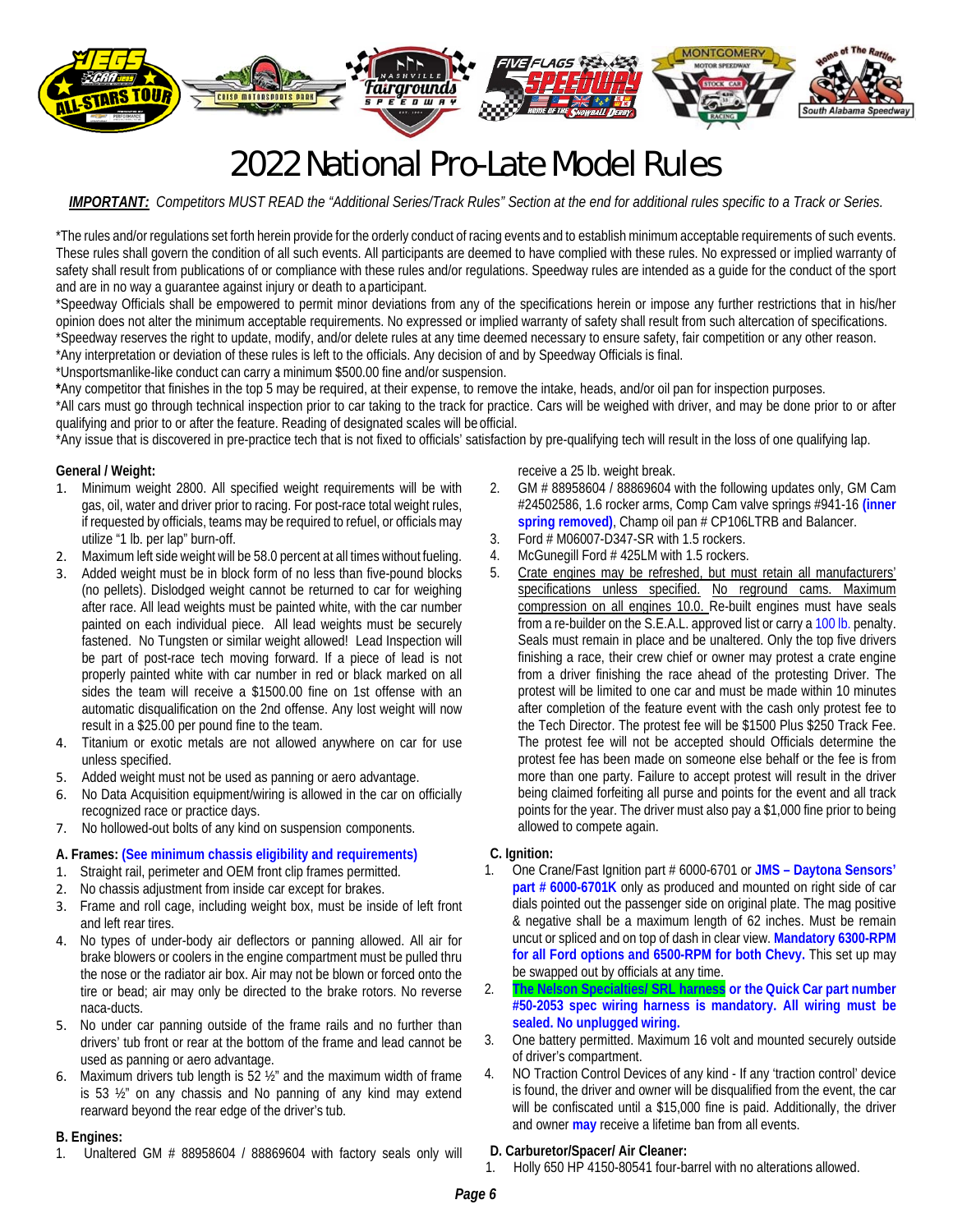- 2. Body of carburetor no polishing, grinding, or drilling of holes permitted. No paint or any other type of coating other than from carburetor manufacturer allowed inside or outside of carburetor.
- 3. Any attempt to pull outside air other than down through venturis is not permitted.
- 4. A minimum of two return springs is required. Throttle stops recommended.
- 5. Unaltered GM # 88958604 / 88869604 may use a maximum height 1" aluminum open, (4) hole type **or tapered** spacer only with 1 paper gasket per side not to exceed .065" in thickness.
- 6. **All rebuilt engine options must be equipped with a one piece, 1/2" thick, adjustable base plate produced by Allstar Performance or DAY Racing Products PN# ALL26180 equipped with four 1.250" base plate inserts PN# ALL26186 produced by Allstar Performance with 1 paper gasket per side not to exceed .065" in thickness. Base plates & inserts must NOT be altered.**
- 7. Air cleaner maximum diameter of 16-inches and cannot be removed at any time and may not be sprayed or soaked with any type of chemicals or liquids. Nothing may direct or control the flow of air inside the air cleaner housing except the air cleaner element.
- 8. No heat shields or any other type of hot air deflection device or airflow deflection device allowed in engine compartment.

#### **E. Engine Placement:**

- Measured from the center of  $#1$  spark plug hole to the center of the top ball joint with in ¼" tolerance is 4" inches.
- 2. Engine must be in center of frame with 1" tolerance.
- 3. Center of crankshaft to ground clearance 10".

#### **F. Exhaust:**

- 1. Any type single flange steel tubular header will be permitted, No Inconel permitted. Exhaust system must exit behind driver. If exhaust exits through the door, installation must include an exhaust flange that is mounted flush to the door and no more than ½ gap around pipe.
- 2. A muffler must be used and installed in a configuration that will suppress exhaust noise to a maximum of 99db's at 100 feet. The series will conduct random testing of exhaust noise, a penalty of 10lb's for every point above 99db's will be enforced. Any car that is consistently tested above 99db's will receive additional penalties up to and including disqualification.

# **G. Cooling System:**

- 1. All cars must have catch can or hose to exit at windshield.
- 2. Water only must be used in cooling system. Any additive to water, i.e., Water Wetter, must first be approved by a Speedway Official. Any driver found using unapproved coolants must pay a \$100 fine before driver can compete at Speedway.
- 3. The duct work between the nose and the radiator may be no wider than 29" and may not be carbon fiber. The standard opening for the grill screen area, as approved for manufacturer's production, must be maintained at all times. Only ABC manufacturer's standard mesh screen may be used for the radiator opening in the nose.
- Tape may not be used anywhere on the car to control the flow of air or seal/secure seams between body panels except front grill screen and front brake ducts (unless approved for repairs).
- 5. No cool down units, pumps, exotic fans allowed. If you have to ask it's not legal.

# **H. Transmission/Clutch:**

- 1. Must have transmission with at least two forward and one reverse working gear. Jerico type transmissions permitted. **Bert, Brinn, Winters Raptor Part# 60200 Two Speed, or Magnus sealed "Muncie Style" 2 Speed part #13100 transmissions will receive a 25-pound weight break.**
- 2. No Rankin or direct drive type, quick-change or automatic transmissions permitted.
- 3. Multiple disc clutches with steel floaters and pressure plates permitted,

minimum 5 ½" in diameter. Solid magnetic steel clutches and pressure plates only. Clutches must be positive engagement design. Slider or slipper clutch designs are not permitted. No carbon fiber clutches. Clutches found not to meet this definition will be deemed illegal.

4. Clutch housing assembly or cover may be made of steel or aluminum.

#### **I. Spindles:**

1. Aftermarket steel spindles permitted. **(Exception: approved Coleman Spindle with aluminum arms)** 

#### **J. Brakes/ Brake Cooling:**

- 1. Front and rear disc brakes mandatory. Brake fluid circulators permitted. Liquid or gas cooling not permitted.
- 2. Only cast steel rotors will be permitted.
- 3. No carbon fiber, fiberglass or titanium brake parts allowed.
- 4. All air intakes must be routed either from the nose of vehicle or air box only. Two hoses per brake, with a maximum 3" flexible hose to the brake **and the hose must attach to a spindle duct only.**
- 5. **Fans, ducts or hoses to the rear brakes will not be permitted.**

#### **K. Wheels / Tires:**

- 1. Only 10" Racing steel wheels, steel studs and steel lug nuts allowed and must have decal with correct car number.
- 2. No Air bleeders permitted.
- 3. No blowers or hoses will be allowed to blow air on tire or wheel.
- 4. Hoosier Designated Tire Only. No soaking or altering of tire in any manor allowed. Drivers soaking or altering tires will forfeit all purse and points for the event and all track points for the year. Driver must also pay a \$1,000 fine prior to being allowed to compete at Speedway. Any illegal tire, in the judgment of Speedway Officials, will be confiscated.
- 5. Maximum tread width allowed is 66" (No Tolerance).

# **L. Shocks / Springs:**

- 1. One shock per wheel. Shocks must be only mechanical in nature and no part of suspension or shocks may utilize electricity.
- 2. Maximum one coil spring and one bump spring associated with each wheel.
- 3. Steel Coil over or bucket type springs permitted only. No titanium, air or carbon fiber.

# **M. Rear-ends/Drive Shaft:**

- 1. **Standard Winters or equal type/brand of quick-change rear end with spur gears out the back cover, with a spool and minimum 8" ring gear are the only type of rear-end allowed.**
- 2. No Independent rear suspension.
- 3. No fifth (5th) coil, torque arm or lift bar suspensions will be permitted. No birdcage set- ups of any kind (3 or 4 link). Trailing arms must mount to rear end in a solid fashion (heim allowed) and no part of the trailing arm mounting may freely rotate around the rear end.
- 4. All parts of rear suspension must be solid, one-piece construction with no moving parts, with one heim at each end. All mounts for trailing arms, third links and track bars must also be solid and may not have the ability to move.
- 5. **Minimum wheelbase of 101"** and a difference from left to right may not exceed ½ inch.
- 6. Steel or Aluminum drive shaft only and must be painted white or silver. No carbon fiber wrapped in aluminum.
- 7. Minimum of one 360-degree loops, 1" x 1/8" steel.

# **N. Fuel System / Cell:**

- 1. Track fuel required. This will be the only fuel permitted to be used and must be unaltered. Fuel samples may be taken at any time and tested. Alcohol, nitro-methane, nitrous oxide, other oxygenating agents, or other additives are not permitted. Use of such substances or additives will result in immediate D.Q.
- 2. Manual, block mounted stock type fuel pumps only. No electric fuel pumps.
- 3. No icing, Freon type chemicals or refrigerants may be used in or near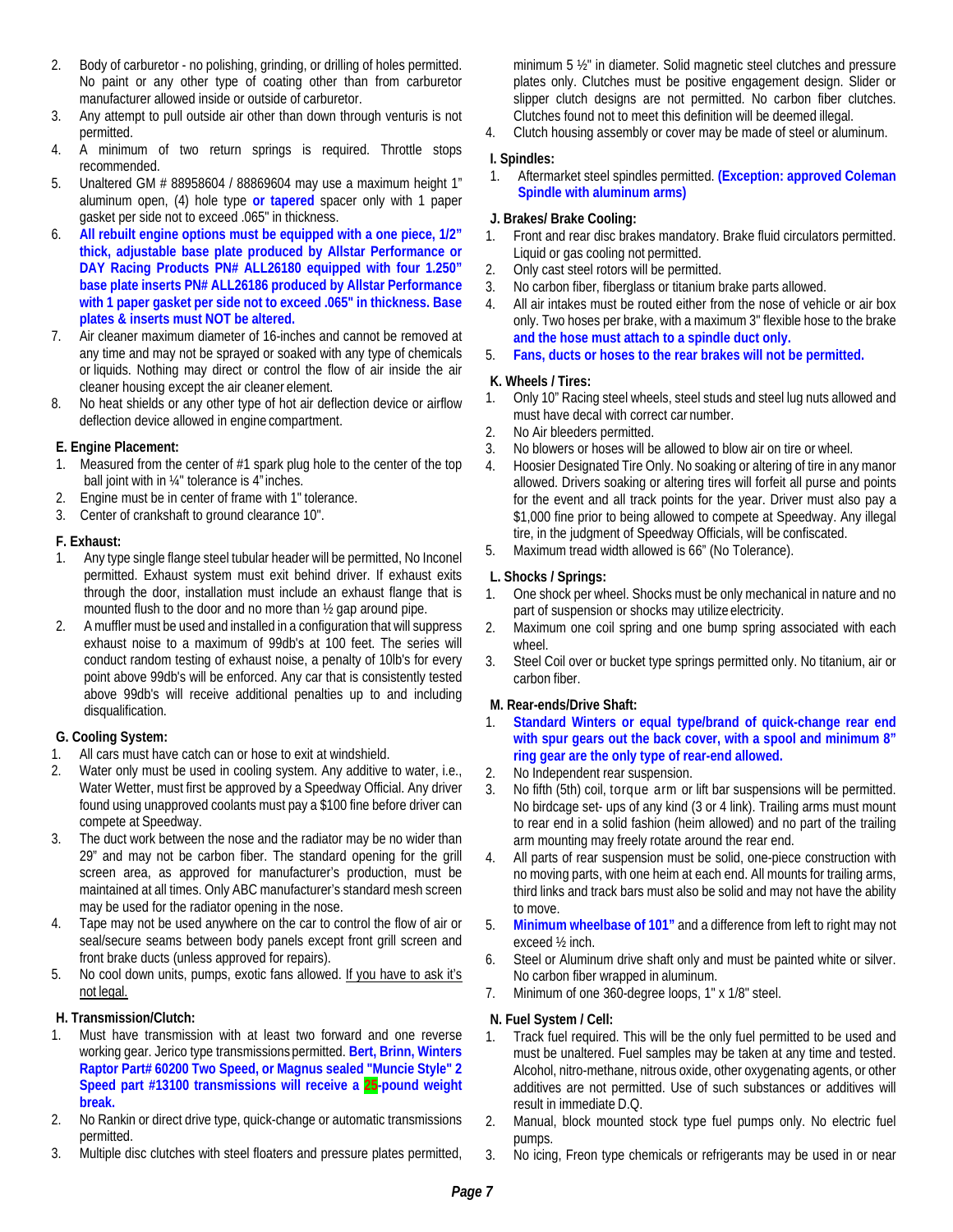the fuel system or engine compartment.

4. Fuel cell mandatory, maximum 22 gallons vented with maximum 1" vent to outside left rear of body. No "U" Shaped Fuel Cells or non- standardshaped fuel cells. OBERG Fuel Valve # SV-0828 or SRI # FFF-FSV is Mandatory.

# **O. Body:**

- 1. Refer to CURRENT ABC Rulebook for all body rules and all panels must have ABC stickers. The Five Star Next Gen body has been approved for competition. The AR Revolution body is not permitted.
- 2. Minimum/ Maximum Nose Height will be: Minimum nose, body and frame height is 4" and Maximum of 8". (While in tech for the purposes of tech inspection)
- 3. At all times, the original ABC bodies "A" measurement must maintain a min. length of 11.5 inches and 20 inches is the minimum length allowed for the nose, measured from the bottom leading edge at center and up to the hood seam. Only ABC manufacturer's standard grill screens may be used for the radiator opening in the nose.
- 4. No panels allowed extending top edge of doors. The car body must be acceptable to Speedway Officials at all times. No car will be allowed to start a race without a full body.
- 5. **12-inch A-pillar vent windows are mandatory with a maximum of 1 inch of straight-line deflection and must be smooth, no bead rolls or breaks.**
- 6. Front nose valance may only be a single layer and only be a maximum 3/16" thick and may be only a maximum of 3".
- 7. Window tint of any kind will not be allowed on windows or spoilers.

# **P. Interior / Safety:**

- 1. Interiors must be steel or aluminum only and shield driver from ground, engine compartment and fuel cell area. Firewall must be no less than 24-gauge metal and fully seal driver from engine compartment.
- 2. Car may have an installed dash panel with optional gauges. No digital dashes will be allowed.
- 3. Cellphones, Watches or Bluetooth devices will not be allowed at any time, this is an automatic disqualification.
- 4. No in-car timing devices during competition. No driver adjustments in car other than one brake bias adjuster allowed.
- 5. **Master ON-OFF switch is recommended to be located in the center of the car, clearly marked and within easy access of driver as well as access from outside both window openings. At minimum, it must be clearly marked and easily accessible to safety crews.**
- 6. Quick release steering wheel is mandatory. Center top section steering post must be padded with at least 2" of padding material.
- 7. All roll bars surrounding driver must be padded. Padding must be acceptable to Speedway Officials.
- 8. **Professional manufactured aluminum racing seats with a SFI rating is highly recommended. The Kenny's Components JL1 seats are approved if bolted in 6 locations with a minimum of 3/8 bolts, but any other carbon fiber seat must have prior approval and may be required to have a minimum SFI rating of 39.2.**
- 9. SFI/FIA 5-point harness and window net required; net must release at top left corner. No older than 5 years old.
- 10. Rear view mirror permitted inside of car only.
- 11. Approved SFI/FIA helmet and fire suit, shoes and gloves required any time vehicle is on racing surface. Nomex head sock highly recommended.
- 12. SFI/FIA Head and neck restraint will be mandatory.
- 13. No Data Acquisition equipment/wiring is allowed in the car on officially recognized race or practice days.
- 14. **Only one naca-duct in the left or right quarter window for helmet blower only.** No reverse naca-ducts.

#### **Q. Sway Bars:**

1. The main body of the front sway bar must be made of steel and may be splined for attaching to the main body. Helm joints may be used for attaching the sway bar arms to the lower control arms.

# **R. Late Model Rule Enforcement:**

- 1. The Chief Tech Inspector shall be authorized to make changes from any specification contained in these rules as a situation may dictate. Furthermore, the Chief Tech Inspector may impose further restrictions in an attempt to maintain fairness. Under no circumstances may the Tech Inspector alter any safety rule to less than stipulated.
- 2. any variance of these rules by participant that may ultimately led to a reduction in safety, or an increased risk, to any participant, shall be exclusive responsibility and liability of party or parties responsible for the variance. The management of the speedway and the promoters shall not be responsible or liable for rules as provided.
- 3. Officials reserve the right to confiscate the parts.

| Additional                                                       | CRA | <b>Rules Section</b> |
|------------------------------------------------------------------|-----|----------------------|
| All Competitors must read general rules section on pages 1-3.    |     |                      |
| <b>CRA</b> will also allow use of the MSD 6427 6CT lanition Box. |     |                      |

3. *CRA protest and penalty rules and decisions supersede national rules for CRA events.*